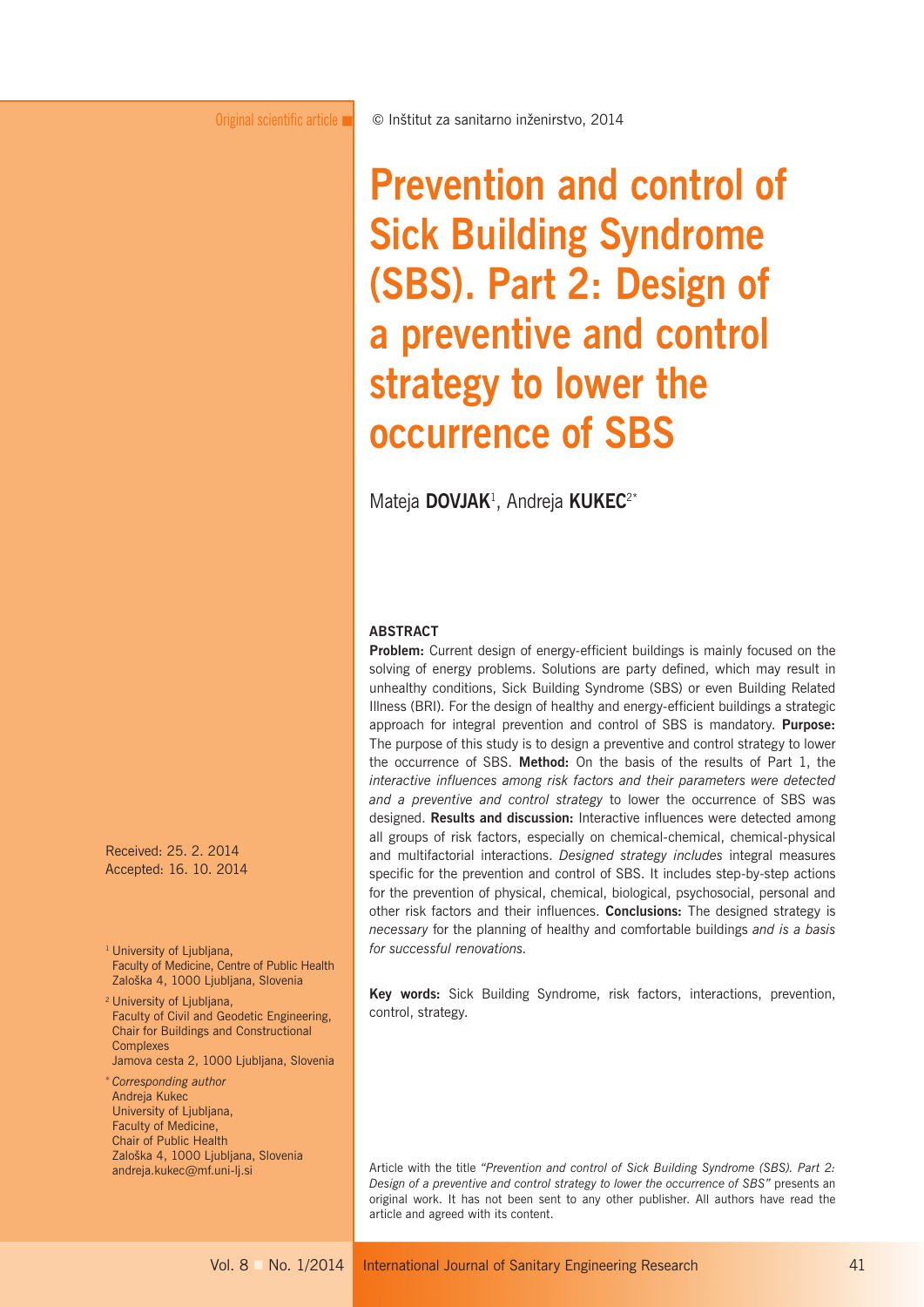## **INTRODUCTION**

According to EU directives [1-4], a large part of building fond must be renovated. Directive 2012/27/EU on the energy efficiency [2] defines that each Member State shall ensure that, as from 1 January 2014, 3 % of the total floor area of heated and/or cooled buildings owned and occupied by its central government is renovated each year. Beside energy-efficiency, health and comfort issues have to be well considered [3]. In such way overall building-efficiency has to be attained [5, 6].

In conflict with the EU requirements, current design of energy-efficient buildings is mainly focused on the solving of energy problems [7]. Solutions are party defined, which may result in unhealthy conditions, Sick Building Syndrome (SBS) or even Building Related Illness (BRI). Approximately 30 % of new and renovated buildings worldwide may be related to SBS [8]. SBS symptoms may occur in residential and public buildings [9-13]. In the studies on residential buildings [11-13] from 12 % to 30.8 % of occupants were identified as having SBS symptoms. Moreover, in the studies on public buildings [14-16] from 20 % to 50 % of workers experienced SBS symptoms. Among public buildings, healthcare facilities, schools and kindergartens present priority environments [9-13] due to highly sensitive population with increased health risks. Consequently, design of healthy and comfortable built environment is fundamental for the prevention and control of health hazards.

Identification of risk factors and definition of interactive influences among parameters present a first step towards integral prevention and control of SBS. Part 1 presents results of the comprehensive literature review, on which risk factors were identified. On the basis of the results of Part 1, the purpose of this study was to design a preventive and control strategy to lower the occurrence of SBS (Part 2).

### **METHODS**

Interactive influences among risk factors were detected according to the results presented in Part 1 (a-c) of the study:

- a) Results of the comprehensive literature review of 113 sources of literature published from 1973 to 2014.
- b) Results of the classified risk factors for SBS into physical, chemical, biological, psychosocial, personal and others.
- c) Results on the defined main parameters of classified groups of risk factors.

Based on the results of comprehensive literature review, interactive influences among impact factors were detected. Altogether 130 various sources of literature were analysed. Interactive influences included detected interactions between parameters of each group of risk factors, i.e. chemical-chemical, chemical-physical, chemical-biological, biological-biological, biological-physical, physical-physical, personal-physical, personal-chemical and multifactorial interactions. A preventive strategy to lower the occurrence of SBS was designed and includes integral measures for

Identification of risk factors and definition of interactive influences among parameters present a first step towards integral prevention and control of SBS.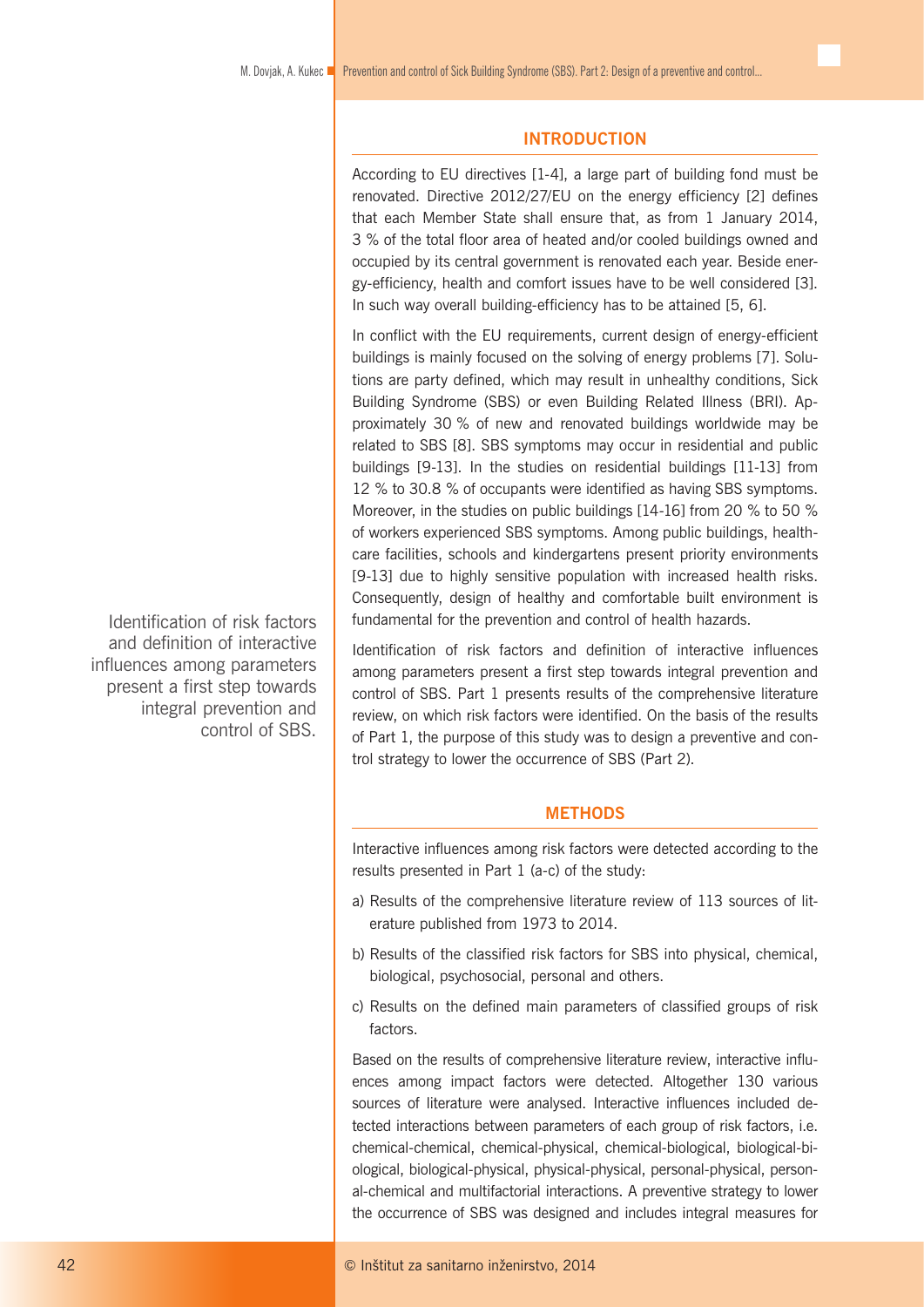the prevention of physical, chemical, biological, psychosocial, personal and other risk factors as well as their interactive influences.

#### **RESULTS**

#### **Interactive influences among parameters**

Based on the comprehensive literature review all possible interactive influences among risk factors and their parameters were detected and are presented in Table 1. The main findings are presented hereinafter.

**Chemical-chemical interactions:** detected chemical-chemical interactions present interactive influences among the parameters of the group of chemical risk factors (constructional products, household products, furniture, equipment, formaldehyde, volatile organic compounds (VOCs), phthalates, odours, man-made mineral fibre (MMMF), environmental tobacco smoke (ETS), other indoor pollutants). Constructional products, household products, furniture and other equipment may emit harmful substances in the surrounding environment during their whole life cycle [17, 18]. For example, wooden constructional products and furniture (i.e. plywood, particleboard, fibreboard, oriented strand board (OSB), panel boards, urea-formaldehyde foam, etc.), paints, adhesives, varnishes, floor finishes, disinfectants, cleaning agents and other household products emit formaldehyde [18]. Polyvinyl chloride (PVC) constructional products, personal-care products, medical devices, detergents and surfactants, packaging, children's toys, modelling clay, waxes, paints, printing inks and coatings, pharmaceuticals, food products, and textiles contain phthalates. Phthalates are easily released into the environment because there is no covalent bond between the phthalates and plastics [17]. Sources of VOCs in indoor environments are constructional products, furniture, household products (waxes, detergent, insecticides), products of personal hygiene (cosmetics), do-it-yourself goods (resins), office materials (photocopier ink) or ETS [19]. Inefficient ventilation system, incomplete combustion processes, unvented heating, gas cooking, tobacco smoking may result in higher concentrations of other indoor air quality (IAQ) pollutants (i.e.  $CO_2$ , CO, NO<sub>x</sub>, SO<sub>x</sub>) [19]. IAQ pollutants may present an important source of odours [19, 20].

**Chemical-physical interactions:** detected chemical-physical interactions present interactive influences among parameters of the group of chemical risk factors and parameters of the group of physical risk factors (environmental parameters of thermal comfort, parameters related to building ventilation system, noise, vibrations, daylight, electromagnetic (EM) fields, ions, ergonomic issues, universal design). The emission rates of harmful substances from the constructional products, household products, furniture and other indoor sources are influenced by the environmental conditions such as air temperature  $(T_a)$ , surface temperatures, relative humidity of indoor air (RH, ), air change rate and surface air velocity [19, 21- 28]. Sakai et al. [22] performed a comparative study in urban dwellings in Japan and Sweden and proved that indoor concentrations of formaldehyde were increased at Phthalates are easily released into the environment because there is no covalent bond between the phthalates and plastics.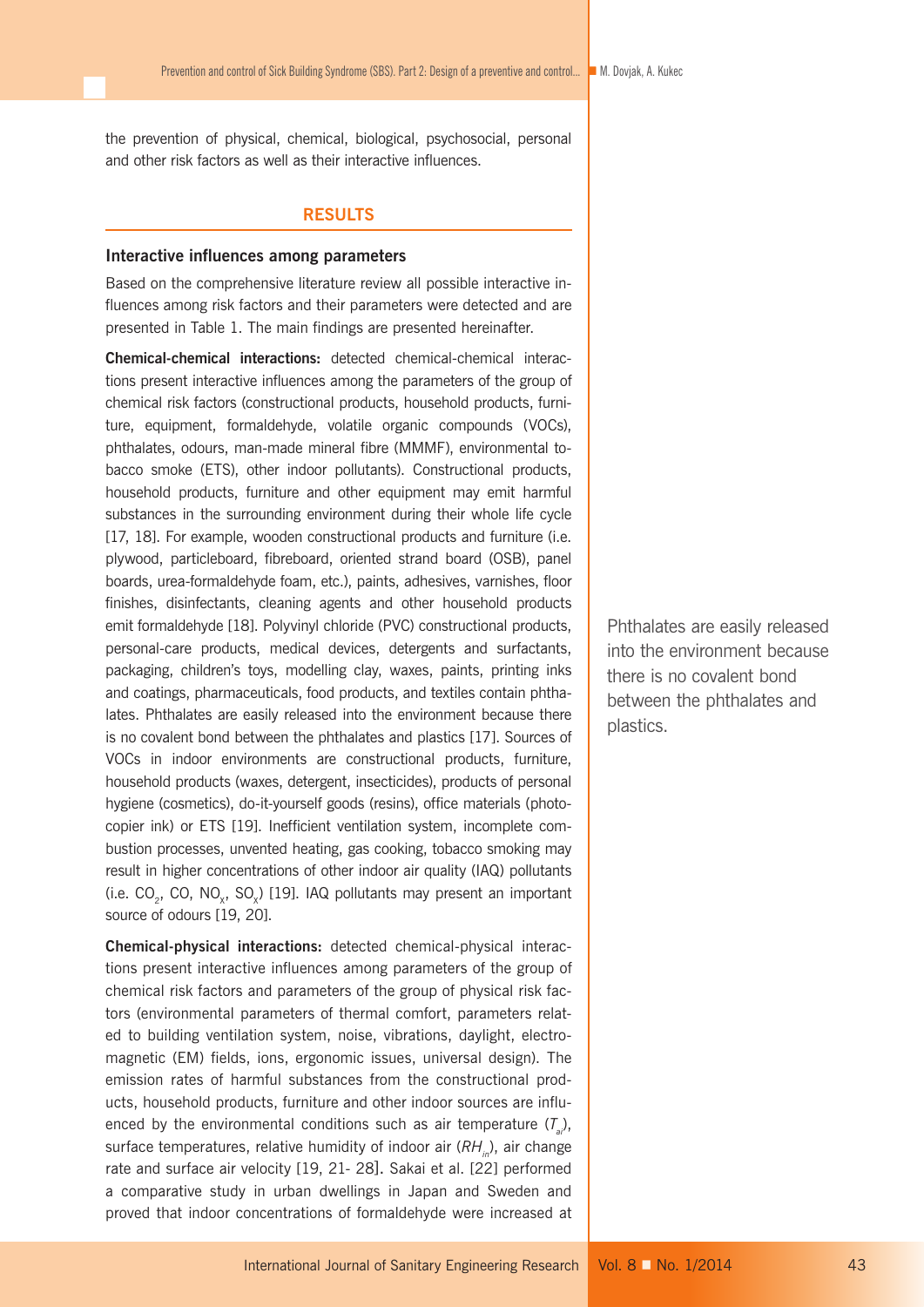# **Table 1:**

Matrix of detected interactive influences among risk factors and their parameters.

|                   | $\mathbf{1}$    | Products,<br>furniture,<br>equipment | $1-1$                                | $1 - 2$      | $1-3$          | $1 - 4$        | $1-5$    | $1-6$   | $1 - 7$        | $1 - 8$         | $1-9$               |
|-------------------|-----------------|--------------------------------------|--------------------------------------|--------------|----------------|----------------|----------|---------|----------------|-----------------|---------------------|
|                   | $\overline{c}$  | <b>HCHO</b>                          | $2-1$                                | $2 - 2$      |                |                | $2 - 5$  | $2 - 6$ |                |                 |                     |
|                   | 3               | <b>VOCs</b>                          | $3-1$                                |              | $3 - 3$        |                | $3 - 5$  | $3-6$   |                |                 |                     |
| <b>Chemical</b>   | $\overline{4}$  | Phthalates                           | $4 - 1$                              |              |                | $4 - 4$        |          |         |                |                 |                     |
|                   | 5               | Odours                               | $5-1$                                | $5-2$        | $5 - 3$        |                | $5-5$    | $5-6$   |                |                 | $5-9$               |
|                   | 6               | <b>ETS</b>                           | $6-1$                                | $6 - 2$      | $6 - 3$        |                | $6-5$    | $6 - 6$ |                |                 | $6 - 9$             |
|                   | $\overline{7}$  | <b>MMMF</b>                          | $7-1$                                |              |                |                |          |         | $7 - 7$        |                 |                     |
|                   | 8               | <b>Biocides</b>                      | $8-1$                                |              |                |                |          |         |                | $8 - 8$         |                     |
|                   | 9               | Other pollutants                     | $9-1$                                |              |                |                | $9 - 5$  | $9 - 6$ |                |                 | $9 - 9$             |
|                   | $10\,$          | $T_{ai}$ , $T_{surf}$                | $10 - 1$                             | $10 - 2$     | $10-3$         | $10 - 4$       | $10 - 5$ |         |                | $10 - 8$        | $10-9$              |
|                   | 11              | $RH_{in}$                            | $11 - 1$                             | $11-2$       | $11-3$         | $11 - 4$       | $11-5$   |         |                | $11-8$          | $11-9$              |
|                   | 12              | Ventilation<br>parameters            | $12-1$                               | $12 - 2$     | $12-3$         | $12 - 4$       | $12-5$   | $12-6$  | $12 - 7$       | $12-8$          | $12-9$              |
| <b>Physical</b>   | 13              | Noise, vibrations                    | $13-1$                               |              |                |                |          |         |                |                 |                     |
|                   | 14              | Daylight                             | $14-1$                               |              |                |                |          |         |                |                 |                     |
|                   | 15              | EM fileds, ions                      | $15-1$                               |              |                |                |          |         |                |                 |                     |
|                   | 16              | Ergonomy,<br>universal design        |                                      |              |                |                |          |         |                |                 |                     |
|                   | 17              | Moulds                               | $17-1$                               |              |                |                | $17-5$   |         |                | $17-8$          | 17-9                |
| <b>Biological</b> | 18              | <b>Bacteria</b>                      | $18-1$                               |              |                |                | $18-5$   |         |                | 18-8            |                     |
|                   | 19              | <b>MVOC</b>                          | $19-1$                               |              |                |                | $19-5$   |         |                | 19-8            |                     |
|                   | 20              | House dust                           | $20 - 1$                             |              |                | $20 - 4$       |          |         |                |                 | $20 - 9$            |
| Psychological,    | 21              | Gender, working<br>position          |                                      |              |                |                |          |         |                |                 |                     |
| personal, other   | 22              | Social status                        |                                      |              |                |                |          |         |                |                 |                     |
|                   | 23              | Other                                |                                      |              |                |                |          |         |                |                 |                     |
|                   |                 |                                      | $\mathbf{1}$                         | $\mathbf{2}$ | $\mathfrak{Z}$ | $\overline{4}$ | 5        | 6       | $\overline{7}$ | $\,8\,$         | 9                   |
|                   |                 |                                      | furniture,<br>equipment<br>Products, | HCHO         | VOCs           | Phthalates     | Odours   | ETS     | MMMF           | <b>Biocides</b> | pollutants<br>Other |
|                   | <b>Chemical</b> |                                      |                                      |              |                |                |          |         |                |                 |                     |

**Abbreviations:** VOCs – volatile organic compounds, ETS – environmental tobacco smoke, MMMF – man-made mineral fibre, *T<sub>ai</sub>* – air temperature, *T<sub>sur</sub>* – surface temperature, *RH<sub>in</sub>* – relative humidity of indoor air, EM – electromagnetic fields, MVOC – microbes volatile organic compounds.

**Source:** [1-59]

higher  $T_a$  and  $RH_{ia}$ . The same findings were reported in the study by Järnström et al. [23] for new residential buildings in Finland and in the study by Blondel and Plaisance [24] for students rooms in France. Järnström et al. [23] measured higher concentrations of formaldehyde in summer, at higher  $T_{ai}$  and  $RH_{in}$ . And vice versa, lower concentrations were measures in winter, at lower  $T_{ai}$  and drier air. Blondel in Plaisance [24] concluded that the rise of formaldehyde emissions from indoor materials correlated with  $T_{ai}$ . These findings were confirmed by an experimental study in a test chamber [29], where the increase of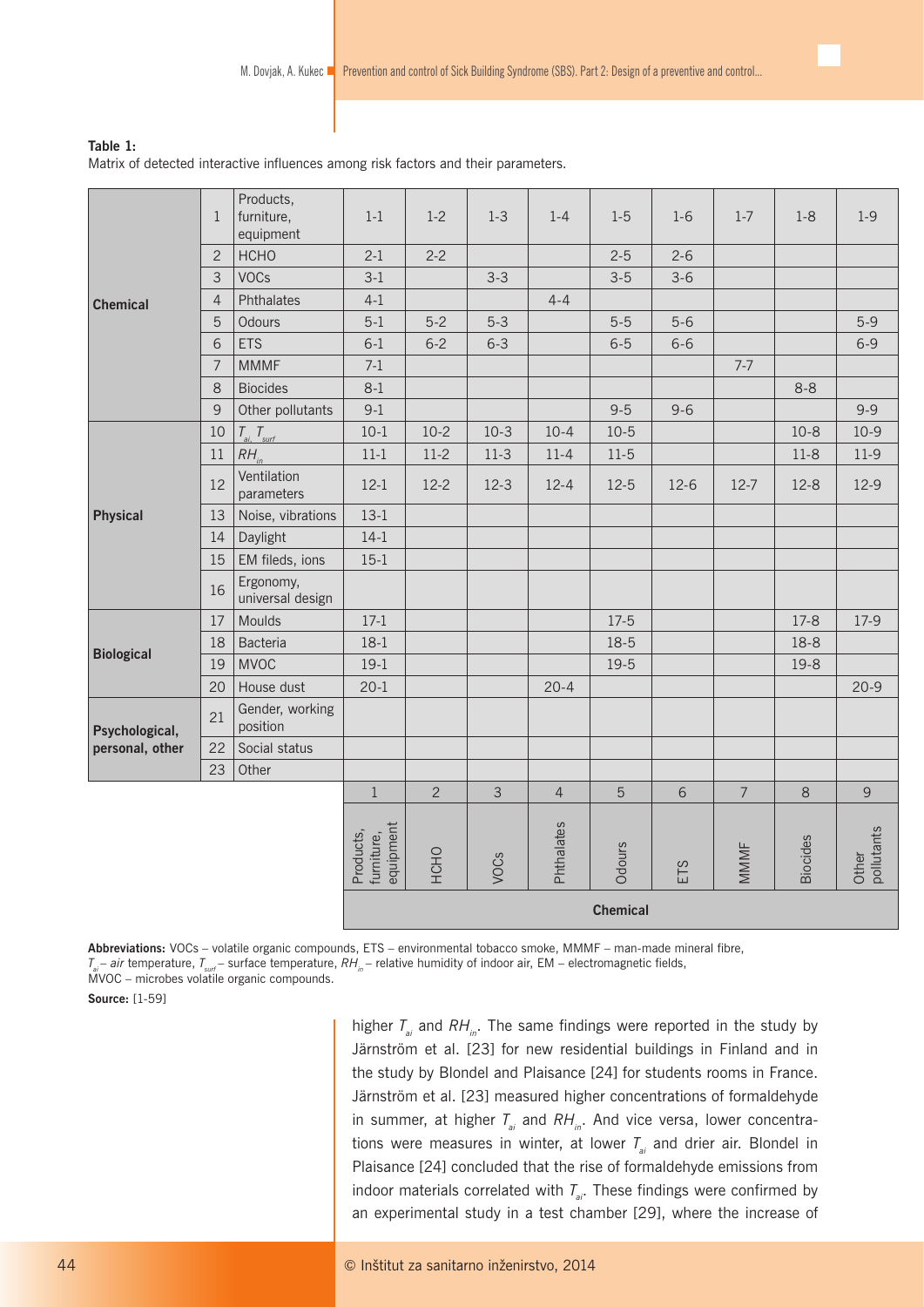| $1-10$          | $1 - 11$                     | $1-12$                    | $1 - 13$             | $1 - 14$  | $1 - 15$  | $1 - 16$                                               | $1 - 17$  | $1-18$    | $1 - 19$    | $1 - 20$   |                                     |               |           |
|-----------------|------------------------------|---------------------------|----------------------|-----------|-----------|--------------------------------------------------------|-----------|-----------|-------------|------------|-------------------------------------|---------------|-----------|
| $2-10$          | $2 - 11$                     | $2 - 12$                  |                      |           |           |                                                        |           |           |             |            |                                     |               |           |
| $3-10$          | $3-11$                       | $3-12$                    |                      |           |           |                                                        |           |           |             |            |                                     |               |           |
| $4 - 10$        | $4 - 11$                     | $4 - 12$                  |                      |           |           |                                                        |           |           |             | $4 - 20$   |                                     |               |           |
| $5 - 10$        | $5-11$                       | $5-12$                    |                      |           |           |                                                        | $5-17$    | $5-18$    | $5-19$      |            |                                     |               |           |
|                 |                              | $6-12$                    |                      |           |           |                                                        |           |           |             |            | $6 - 21$                            | $6 - 22$      |           |
|                 |                              | $7-12$                    |                      |           |           |                                                        |           |           |             |            |                                     |               |           |
|                 | $8 - 11$                     | $8-12$                    |                      |           |           |                                                        | $8-17$    | 8-18      |             |            |                                     |               |           |
| $9 - 10$        | $9 - 11$                     | $9-12$                    |                      |           |           |                                                        |           |           |             |            |                                     |               |           |
| $10 - 10$       | $10 - 11$                    | $10 - 12$                 |                      | $10 - 14$ |           | $10 - 16$                                              | $10-17$   | $10-18$   |             |            |                                     |               |           |
| $11-10$         | $11 - 11$                    | $11 - 12$                 |                      | 11-14     | 11-15     | 11-16                                                  | $11 - 17$ | $11-18$   | 11-19       | $11-20$    |                                     |               |           |
| 12-10           | $12 - 11$                    | 12-12                     | 12-13                | 12-14     | $11 - 15$ | 12-16                                                  | 12-17     | 12-18     | 12-19       | 12-20      | 12-21                               |               |           |
|                 |                              | 13-12                     | 13-13                |           |           |                                                        |           |           |             |            |                                     |               |           |
| $14-10$         |                              |                           |                      |           | $14-15$   | 14-16                                                  |           |           |             |            |                                     |               |           |
|                 | $13 - 11$                    | 13-12                     |                      |           |           |                                                        |           |           |             |            |                                     |               |           |
| $16-10$         | $16 - 11$                    | 16-12                     | 16-13                | 16-14     | 16-15     | 16-16                                                  |           |           |             |            | $16-21$                             | 16-22         |           |
| 17-10           | $17 - 11$                    | $17-12$                   |                      |           |           |                                                        | 17-17     | 17-18     | $17 - 19$   | 17-20      | 17-21                               | 17-22         | 17-23     |
| 18-10           | 18-11                        | 18-12                     |                      |           |           |                                                        | 18-17     | 18-18     | 18-19       | 18-20      |                                     |               |           |
|                 |                              |                           |                      |           |           |                                                        | 19-17     | 19-18     | 19-19       |            |                                     |               |           |
| $20 - 10$       | $20 - 11$                    | $20 - 12$                 |                      |           |           |                                                        | $20-17$   | $20 - 18$ |             | $20 - 20$  |                                     |               |           |
|                 |                              | $21-12$                   |                      |           |           |                                                        |           |           |             |            | $21 - 21$                           | $21 - 22$     | $21-23$   |
|                 |                              |                           |                      |           |           |                                                        |           |           |             |            | $22 - 21$                           | $22 - 22$     | $22 - 23$ |
|                 |                              |                           |                      |           |           |                                                        |           |           |             |            | $23 - 21$                           | 23-22         | 23-23     |
| 10              | $11\,$                       | 12                        | 13                   | 14        | 15        | 16                                                     | 17        | 18        | 19          | 20         | 21                                  | 22            | 23        |
| $\overline{L}$  | $RH_{\scriptscriptstyle in}$ | parameters<br>Ventilation | vibrations<br>Noise, | Daylight  | EM, ions  | Ergonomy,<br>universal<br>design                       | Moulds    | Bacteria  | <b>NVOC</b> | House dust | Gender, age,<br>working<br>position | Social status | Other     |
| <b>Physical</b> |                              |                           |                      |           |           | Psychological, personal,<br><b>Biological</b><br>other |           |           |             |            |                                     |               |           |

*T<sub>ai</sub>* resulted in higher emission rate of formaldehyde from analysed materials.

Beside on formaldehyde emissions,  $T_{ai}$  and  $RH_{in}$  have a significant effect on the emissions of phthalates, VOCs and odours. Clasuen et al. [25] analysed the influences of  $T_{ai}$  and  $RH_{in}$  on the emission of di-(2-ethylhexyl) phthalate (DEHP) from PVC flooring. The study concluded that DEHP concentrations increased greatly with increasing  $T_{a,i}$  and were independent on the RH<sub>in</sub>. Similarly, the study by Nimmermark and Gustafsson [28] showed that odour emission increased significantly with  $T_a$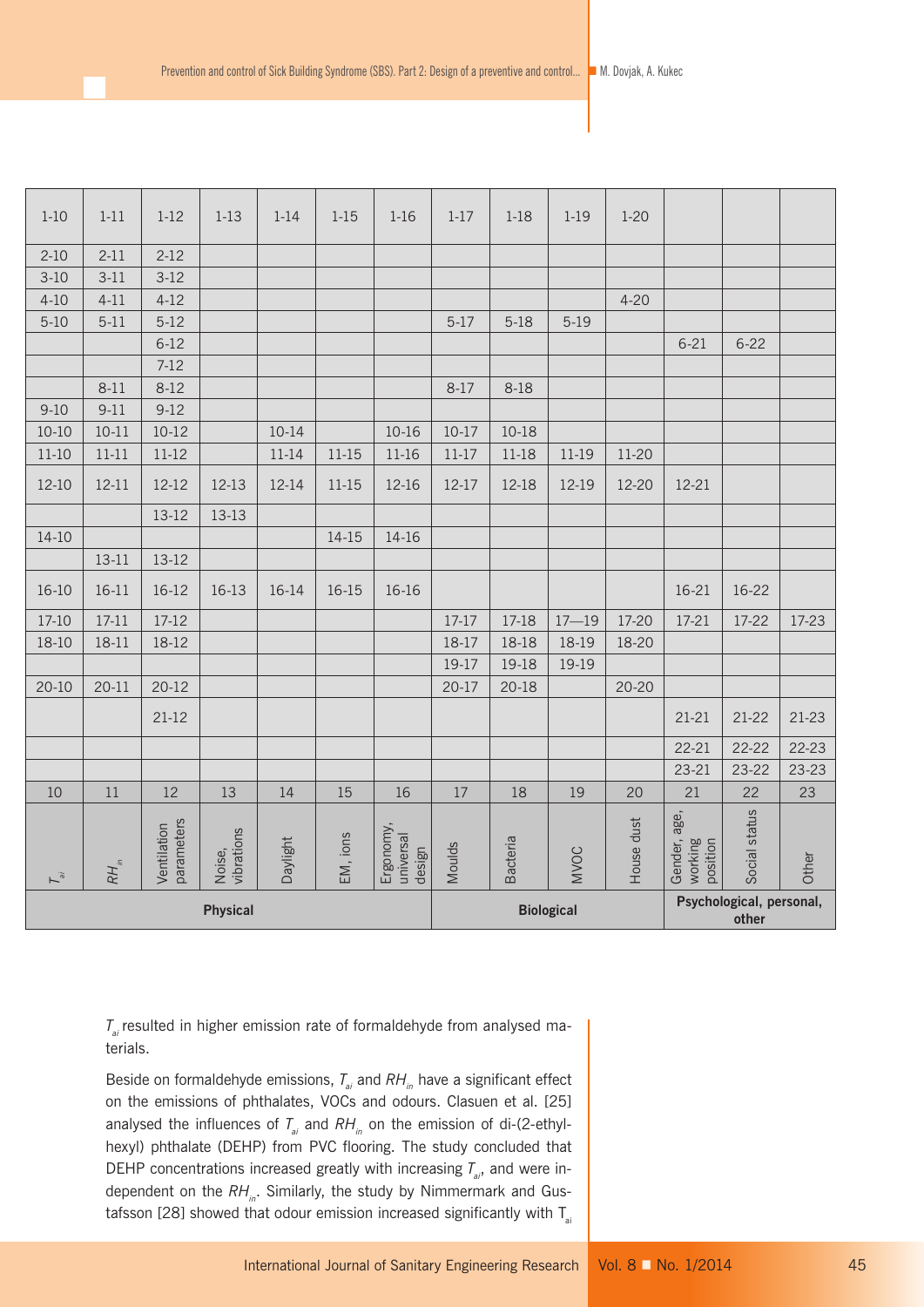at similar ventilation rate. Comprehensive literature review by Haghighat et al. [21] noted that emission rates of total volatile organic compounds (TVOCs) increased by  $T_{ai}$  for both the paint and varnish. However, the individual compounds did not necessarily follow the same trend established by the TVOC; they showed greater emission rates at lower  $T_a$ . The effects of RH<sub>in</sub> on the emissions of TVOC differed between paint and varnish. Individual compounds showed higher emission rates for lower humidities and vice versa.

Beside  $T_{ai}$  and  $RH_{in}$ , VOC emissions are also influenced by surface temperatures. Kim et al. [26] measured VOC emissions from building materials in residential buildings in Korea with radiant floor heating systems. The results showed that the VOC emissions from flooring materials increased as the floor temperature rises. In particular, increased temperatures may accelerate chemical reactions within the material, leading to additional VOC emissions [26]. Emitted pollutants can be adsorbed onto indoor surfaces (carpet, wood, skin) and re-emit in the indoor air [27] or they may react with each other and form secondary pollutants.

High *RH<sub>in</sub>* in combination with room temperatures often results in dampness and odours. Dampness related problems (i.e. mould spots, damp stains, water damage and condensation) present risk factors for the perceptions of odours and sensations of humid air and dry air, as it was proven by Wang et al. [30] in domestic environments in Chongqing, China and Zang et al. [31] in workplace buildings in Uppsala.

The type of building ventilation system (i.e. natural-ventilation vs. mechanical systems) was related to IAQ and SBS as it was presented in the comparative study by Costa and Brickus [32] in Niteroi, Rio de Janeiro, Brazil. Occupants in naturally ventilated offices have fewer SBS symptoms than occupants of air-conditioned offices [32, 33].

Inadequate functioning, obsolete and unmaintained HVAC system, decreased number of air changes, decreased volume of clean air may lead to increased concentrations of indoor air pollutants and may result in the occurrence of SBS symptoms [19, 34-36]. Moreover, ventilation rates strongly influence the emission rates from indoor sources, such as DEHP emission rate from PVC flooring. Similar findings were reported in the study by Hodgson et al. [37] in houses in Florida, where VOCs emission rates at the low and high ventilation rates decreased with decreasing compound volatility. Additionally, ventilation system itself can be a source of air pollutants. Unsealed fibreglass and other insulation material lining the ventilation ducts can release particulate material into the air. Such material can also become wet, creating an ideal and often concealed site for the growth of microorganisms [34].

**Chemical-biological interactions:** Chemical-biological interactions present interactive influences among parameters of the group of chemical risk factors and parameters of the group of biological risk factors (moulds, bacteria, MVOCs, house dust). For example, house dust often contains substances that are emitted from constructional products, i.e. phthalate esters and other plasticisers emitted from PVC constructional products [38].

Additionally, ventilation system itself can be a source of air pollutants. Unsealed fibreglass and other insulation material lining the ventilation ducts can release particulate material into the air. Such material can also become wet, creating an ideal and often concealed site for the growth of microorganisms.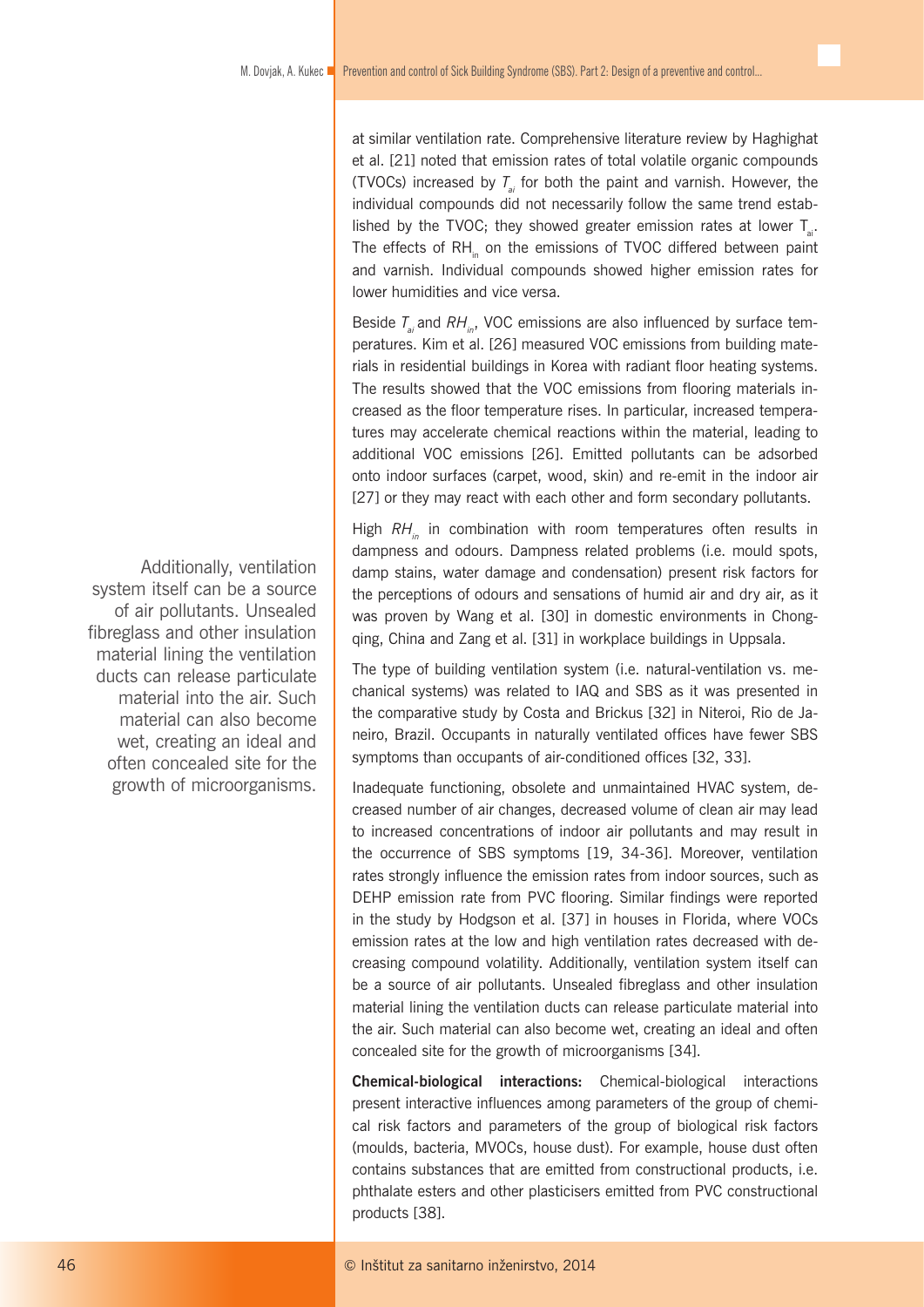**Biological-biological interactions**: Biological-biological interactions present interactive influences among parameters of the group of biological risk factors. The association between MVOCs, dampness and mould was reported in the study by Assimakopoulos and Helmis [35] in the public building in the centre of Athens and in the study by Sahlberg et al. [39] in 159 homes in Reykjavik, Uppsala and Tartu.

**Biological-physical interactions:** detected biological-physical interactions present interactive influences among parameters of the group of biological risk factors and parameters of the group of physical risk factors. High  $RH_{in}$  in combination with  $T_{in}$  may lead to the occurrence of condensation on surfaces, material damages, dampness and toxic mould growth [19], as it was presented in the study by Zhang et al. [31] in office buildings and Sahlberg et al. [39] in homes in three EU cities. Sahlberg et al. [39] found out that levels of airborne moulds and bacteria and some MVOCs were higher in dwellings with a history of dampness and moulds.

Additionally, mites as important biological agents are related to RH<sub>in</sub>. They can be destroyed by keeping absolute humidity below 7 g/kg of air (about 45 %) during the winter time [19]. If RH<sub>in</sub> is too low, which usually happens during heating season, humidifiers are introduced. Humidifiers provide an optimal place for microbes to flourish. Beside humidifiers also dehumidifiers, cooling devices, indoor A/C units are problematic for the growth of microorganisms [19]. Moreover, man-made water systems (e.g., hot water systems, ventilation systems, cooling towers, humidifiers, whirlpool spas) are common sources of outbreaks of *Legionella* infection [40].

**Physical-physical interactions:** detected physical-physical interactions present interactive influences among parameters of the group of physical risk factors. Indirect effects of low RH<sub>in</sub> include static electricity and consequent electric discharges and variation of the respirable suspended particulate matter [19]. Industrial machines, ventilation machinery and other mechanical systems may produce low frequency noise and vibrations. Hodgson et al. [41] showed that an adjacent pump-room caused vibrations which resulted in the occurrence of SBS symptoms among the group of secretaries.

**Personal-physical interactions:** detected physical-personal interactions present interactive influences among parameters of the group of physical risk factors and parameters of the group personal risk factors (gender, health status, individual differences). Literature survey on how different factors influence human comfort in indoor environments [42] showed that thermal comfort was influenced by the level of education, the relationship with superiors and colleagues and time pressure, but not by gender, age, body build, fitness, health, self-estimated environmental sensitivity, menstruation cycle, pattern of smoking and coffee drinking, job stress or hours worked per week.

**Personal-chemical interactions:** detected personal-chemical interactions present interactive influences among parameters of the group of personal risk factors and parameters of the group of chemical risk factors. Many studies have focused on the adverse health effect of the indoor air pollutants among highly sensitive groups of individuals, such as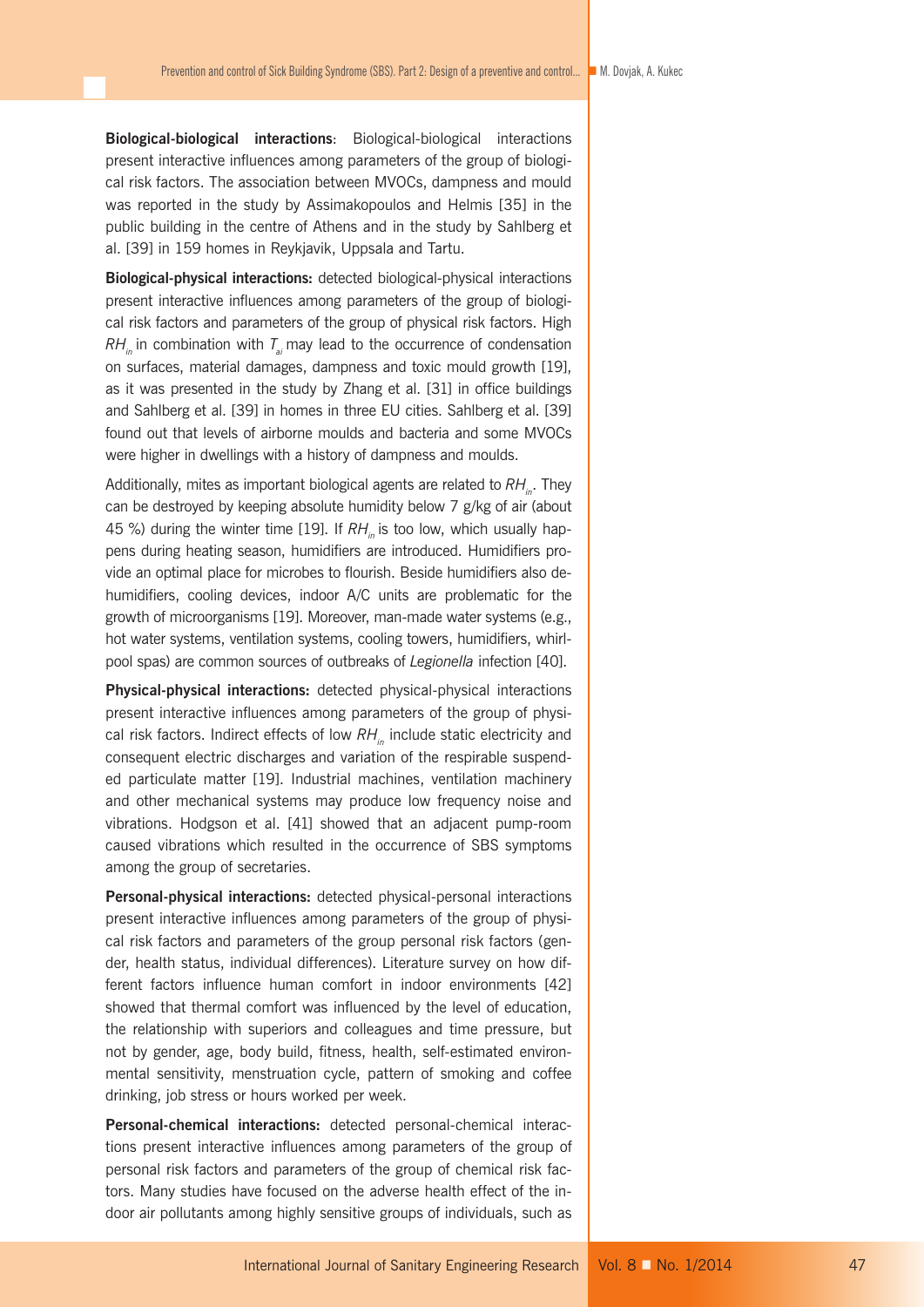children, elderly and occupational groups [43, 44]. The positive correlation between oxidative stress, indoor air pollution (VOC, CO2) and SBS complaints was proved in the study by Lu et al. [45] among 389 office workers in 87 government offices of 8 high-rise buildings in Taipei city.

**Multifactorial interactions:** detected multifactorial interactions present interactive influences among parameters of different groups of risk factors. A lot of studies have analysed the association between various risk factors for SBS. Burge [46] found out that there was an association between increasing  $T_{ai}$ , overcrowding, and inadequate ventilation and the occurrence of SBS. Skov et al. [47] performed a multivariate logistic regression analyses on 2369 office workers in 14 building in Copenhagen, Denmark, in which the influence of various factors, such as the concentration of macromolecular organic floor dust, the floor covering, the number of workplaces in the office, the age of the building, the type of ventilation, shelf factor and fleece factor on SBS symptoms was investigated. The effect of physical, chemical, and microbiological characteristics of 19 governmental office buildings in the Netherlands and SBS were analysed by Teeuw et al. [48].

# **Preventive strategy to lower the occurrence of SBS**

A preventive strategy was designed and it *includes* integral measures specific to the prevention and control of SBS. Integral measures include step-by-step actions for the prevention of physical, chemical, biological, psychosocial, personal and other risk factors, and their interactive influences (Table 2).

#### **Table 2:**

Stages of preventive strategy to lower the occurrence of SBS.

| <b>Stage</b>                                              | <b>Measure</b>                                                                                                                                                                                                                                                                                                                                                                                                                                                                                                                                                                                                                                                                                                                                                                                                                                                                                                                                                                                                                                                                                                                                                     |  |  |  |  |  |
|-----------------------------------------------------------|--------------------------------------------------------------------------------------------------------------------------------------------------------------------------------------------------------------------------------------------------------------------------------------------------------------------------------------------------------------------------------------------------------------------------------------------------------------------------------------------------------------------------------------------------------------------------------------------------------------------------------------------------------------------------------------------------------------------------------------------------------------------------------------------------------------------------------------------------------------------------------------------------------------------------------------------------------------------------------------------------------------------------------------------------------------------------------------------------------------------------------------------------------------------|--|--|--|--|--|
| Integral measures for prevention of physical risk factors |                                                                                                                                                                                                                                                                                                                                                                                                                                                                                                                                                                                                                                                                                                                                                                                                                                                                                                                                                                                                                                                                                                                                                                    |  |  |  |  |  |
| Legislation                                               | Implementation of Regulation EU 305/2011 [3] and its basic requirements No. 3 (Hygiene, health<br>and the environment), No. 6 (Energy economy and heat retention) and No. 7 (Sustainable use of<br>natural resources) into national legislation. <b>Implementation of national requirements</b> in the field of<br>building, systems, constructional products; definition of <b>specific requirements</b> for individual users.                                                                                                                                                                                                                                                                                                                                                                                                                                                                                                                                                                                                                                                                                                                                    |  |  |  |  |  |
| <b>Building design</b>                                    | <b>Building design:</b> based on the concept of bioclimatic design, starting on the specific location;<br>optimal orientation, arrangement of active spaces, according to the purpose, health and energetic<br>issues. Building envelope: thermally and sound well insulated, optimal position and surface area<br>of transparent/non-transparent parts to assure enough daylight; effective prevention against<br>overcooling, overheating problems. Constructional complexes: optimal thermal conductivity,<br>minimised impact of thermal bridges, active regulation of surface temperatures, protection<br>against mould growth, control of building air tightness; control and prevention against outside<br>noise, direct sound transmission through structures, equipment noise and reverberation sound.<br>The selection of materials with good sound absorption. Transparent parts of building envelope:<br>optimization between thermal conductivity and visible transmittance.<br>Implementation of principles of universal design and ergonomic issues.<br>Constructional products: selection of materials that are health and environmental friendly. |  |  |  |  |  |
| Active space design                                       | <b>Optimal orientation</b> of building according to the purpose of active spaces, attaining <b>overall</b><br>comfort, health and energetic issues.                                                                                                                                                                                                                                                                                                                                                                                                                                                                                                                                                                                                                                                                                                                                                                                                                                                                                                                                                                                                                |  |  |  |  |  |
| <b>HVAC</b> systems design                                | <b>Overall efficiency of HVAC systems</b> that supports health as well as thermal comfort of individual<br>users, application of low-temperature heating, high-temperature cooling systems. Individual<br>control and regulation of microclimate parameters for individual user. Energy efficiency of all<br>systems. More functional central control systems: monitoring, reporting errors, and optimizing<br>performance.<br>To assure natural ventilation or effective mechanical ventilation. Easily accessible, periodical<br>maintenance, inspection of HVAC systems and replacement of old systems.                                                                                                                                                                                                                                                                                                                                                                                                                                                                                                                                                         |  |  |  |  |  |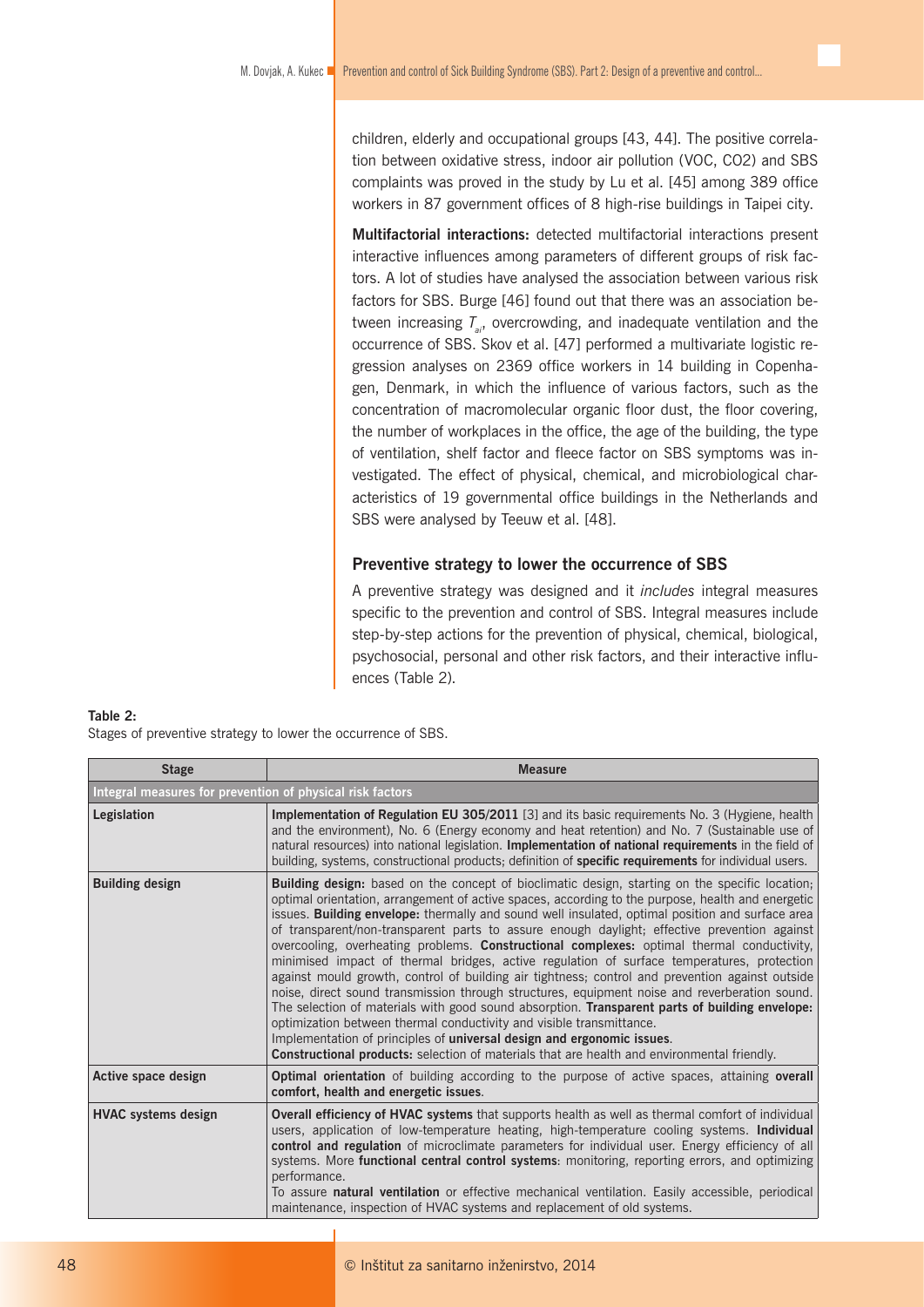| <b>Stage</b>                                                                        | <b>Measure</b>                                                                                                                                                                                                                                                                                                                                                                                                                                                                                                                                                                                                        |
|-------------------------------------------------------------------------------------|-----------------------------------------------------------------------------------------------------------------------------------------------------------------------------------------------------------------------------------------------------------------------------------------------------------------------------------------------------------------------------------------------------------------------------------------------------------------------------------------------------------------------------------------------------------------------------------------------------------------------|
| <b>Devices</b>                                                                      | Protection against electromagnetic radiation.                                                                                                                                                                                                                                                                                                                                                                                                                                                                                                                                                                         |
| <b>Staff</b>                                                                        | Education and training of all employees.                                                                                                                                                                                                                                                                                                                                                                                                                                                                                                                                                                              |
| Integral measures for prevention of chemical risk factors                           |                                                                                                                                                                                                                                                                                                                                                                                                                                                                                                                                                                                                                       |
| 2.1. Complete elimination or<br>minimization of the causes of<br>chemical pollution | Risk assessment and risk management are recommended:<br>Selection of materials and products that are health and environmental friendly.                                                                                                                                                                                                                                                                                                                                                                                                                                                                               |
| 2.2. Control and prevention<br>of outdoor air pollution                             | Adoption and implementation of national and international regulations and standards. Complete<br>supervision and control of production–consumption cycle of products. Actions to prevent the<br>source of pollution.                                                                                                                                                                                                                                                                                                                                                                                                  |
| 2.3. Prevention against<br>entering of exterior pollutants                          | Green barriers and building orientation. Good air tightness of building envelope. Efficient<br>filtration system on windows (i.e. window integrated controlled ventilation system). Attention on<br>taking decisions about ventilation type for specific part of building: natural ventilation primarily<br>or highly-efficient mechanical ventilation secondly.                                                                                                                                                                                                                                                      |
| 2.4. Healthy and<br>environment friendly<br>construction products and<br>materials  | Compliance with Regulation EU 305/2011 and basic requirement No. 3, Hygiene, health and<br>environment [3]. Life cycle analysis (LCA) has to be carried out. Selection of health and<br>environment friendly constructional product/household products, supervision.<br>VOC-free, zero-emission, low pollutant materials.                                                                                                                                                                                                                                                                                             |
| 2.5. Effective heating,<br>ventilating and air-<br>conditioning (HVAC) systems      | Design of natural ventilation or highly-efficient mechanical ventilation.<br>To assure the control of indoor environment quality, and to secure healthy, safe and appropriate<br>indoor air quality for occupants. Proper design considering national and international regulations<br>and standards. Periodical control of operating conditions of HVAC equipment. Maintenance of<br>ventilation system; renovation of old systems; a ventilation system that is designed for building<br>has to take into consideration the specifics of such environment, and the type and concentrations<br>of indoor pollutants. |
| 2.6. Prevention against<br>potential sources of<br>contamination                    | Establishment of a hazard communication program. Training of workers. Available material<br>safety data sheets for hazard materials. Development, supervision of a monitoring program.<br>Elimination of potential hazard materials (biocides, household products), introduce safer<br>alternatives/procedures.                                                                                                                                                                                                                                                                                                       |
| Integral measures for prevention of biological risk factors                         |                                                                                                                                                                                                                                                                                                                                                                                                                                                                                                                                                                                                                       |
| 3.1. Prevention of airborne<br>transmission                                         | Efficient source control.<br>Appropriate engineering design and maintenance of HVAC installations.<br>Fulfilment of ventilation parameters for the type of activity spaces, i.e. recommended air changes<br>per hour.<br>Elimination of dust deposition, closed systems, point dust extraction.                                                                                                                                                                                                                                                                                                                       |
| 3.2. Elimination of contact                                                         | Against direct contact the most important actions are: personal hygiene (hand and clothes<br>hygiene), personal protective equipment, doctrine of cleaning and disinfection procedures,<br>sterilization, food hygiene.<br>Use of surfaces and materials that enable easily cleaning and disinfection.<br>Smooth and fluid resistant wall coverings and furnishings, tightly sealed pipe penetrations and<br>joints.<br>Preparation of a plan and evidence for cleaning and disinfection with responsible persons.<br>Enhanced cleaning/disinfection of environmental surfaces, ventilation grills.                   |
| 3.3. Elimination of vehicle<br>transmission mode                                    | Establishment of Hazard Analysis of Critical Control Point System (HACCP system) that enables<br>complete control of food from cradle-to-grave.                                                                                                                                                                                                                                                                                                                                                                                                                                                                       |
|                                                                                     | Integral measures for prevention of psychosocial, personal and other risk factors                                                                                                                                                                                                                                                                                                                                                                                                                                                                                                                                     |
| 4.1. Stress                                                                         | Work ergonomics with organisation of work time/ work environment / process / equipment; good<br>relations among employees, effective communication.<br>Provide a stress management training, a stress prevention programs, an employee assistance<br>programs to improve the ability of workers to cope with difficult work situations.<br>Balance between work and family or personal life.<br>A relaxed and positive outlook [49].                                                                                                                                                                                  |
| 4.2. Supervision                                                                    | Planning and implementation of internal supervision of the work environment with trained<br>persons, specialists.<br>Self-awareness and integration of self and role, encouraging teamwork and work towards conflict<br>resolution, creating and maintaining a respectful workplace, resource and budget management,<br>goal setting, practicing risk management, implement internal control of work environment<br>guidelines [50].                                                                                                                                                                                  |

**Source:** [1-59]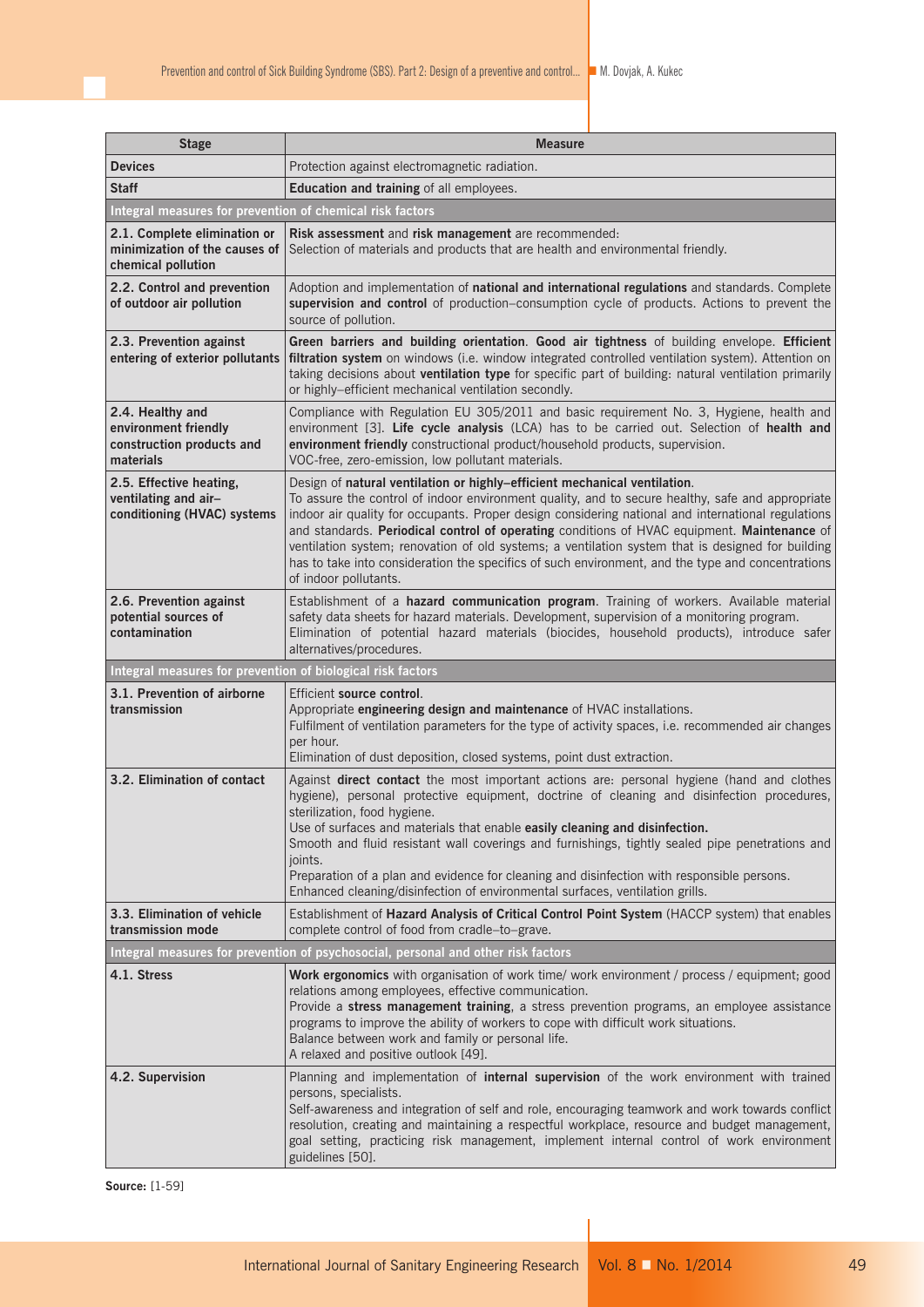# **DISCUSSION**

Based on the results of identified interactions, problems are revealed and strategy for the prevention and control of SBS was designed. Detected interactive influences among parameters presented problematic fields that have to be eliminated or minimised. The designed strategy includes step-by-step activities at the level of physical, chemical, biological, psychosocial, personal and other groups of risk factors and their interactive influences. At the level of physical risk factors, important actions include measures at the level of legislation, design of building and systems, actions on installations and education and training of all employees. Measures related to chemical risk factors include activities for complete elimination or minimization of the causes of chemical pollution, control and prevention of outdoor air pollution, prevention against entering of exterior pollutants, healthy and environment friendly building materials, effective ventilation systems, prevention against potential sources of contamination. Implementation of work ergonomics, stress prevention program and internal supervision of the work environment present the priority actions for the prevention and control of psychosocial and personal risk factors.

Any improvement of indoor environments with the prevention and control of SBS significantly increases health and productivity and results in great economic benefits. The potential financial benefits of improving indoor environments exceed costs by factors of 9 and 14 [51]. Fisk et al. [51] estimated for the U.S. that potential annual savings and productivity gained in 1996 dollars of \$ 6 to \$ 14 billion from reduced respiratory disease; \$ 2 to \$ 4 billion from reduced allergies and asthma, \$ 15 to \$ 40 billion from reduced symptoms of SBS, and \$ 20 to \$ 200 billion from direct improvements in worker performance unrelated to health. Similar findings were recorded in the studies by Dutton et al [52] and Wargocki [53]. Dutton et al. [52] assessed the impact of natural ventilation retrofit of 10 % of California's office stock on the prevalence of SBS symptoms and associated costs. 10 % of California's 5 million office workers resulted in 22,000–56,000 fewer people reporting symptoms in a given week. Wargocki [53] showed that crude estimates suggest that 2 million healthy life years can be saved in Europe by avoiding exposures to indoors air pollutants in non-industrial buildings. Similar estimates have been made for the U.S. as regards exposures to air pollutants in residential buildings. The potential annual savings and productivity gains have been estimated to be as high as \$ 168 billion in the U.S. (1997 estimate as no newer data are available). A saving of \$ 400 per employee per year (2000 estimate) was estimated due to reduced absenteeism being the result of improved indoor air quality. In Europe, the annual productivity benefits were estimated to be at the level of about  $\in$  330 per worker (2000 estimate as no newer data are available) [53].

Several studies make the same conclusions that due to multifactorial effects it is difficult to pinpoint the causative factor for SBS. The study in an air conditioned building in Niteroi, Rio de Janeiro, Brazil, Costa and

Implementation of work ergonomics, stress prevention program and internal supervision of the work environment present the priority actions for the prevention and control of psychosocial and personal risk factors.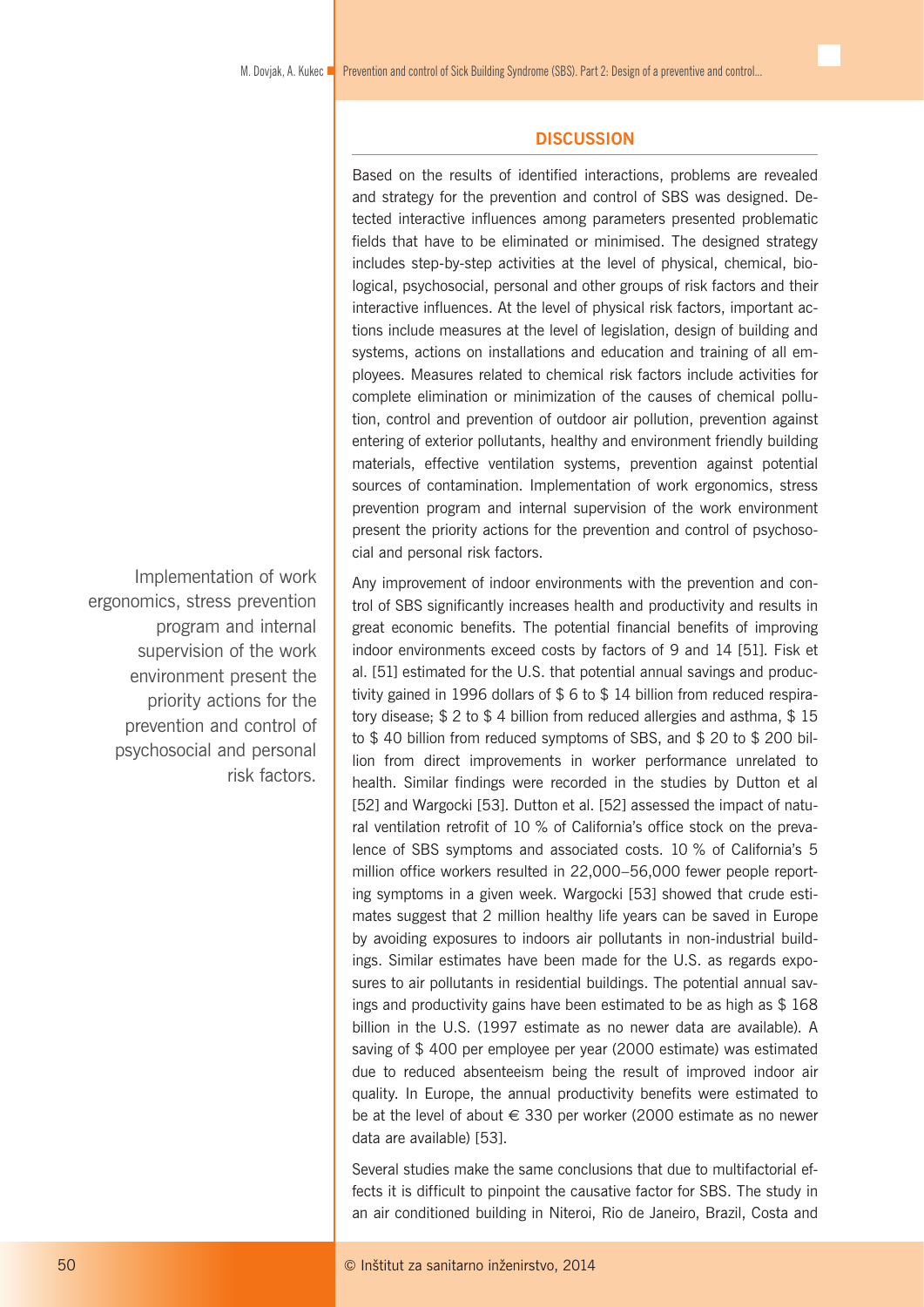Brickus [32] concluded that poor individual control of temperature and lighting are associated with increased symptoms. Univariate analysis, performed by Abdel-Hamid et al. [54] at the Faculty of Medicine, Ain Shams University, Cairo, Egypt showed that poor lighting, poor ventilation, lack of sunlight, absence of air currents, high noise, temperature, humidity, environmental tobacco smoke, use of photocopiers and inadequate office cleaning were statistically associated with SBS symptoms. Building characteristics, such as year of construction, effect indoor emissions and lead to SBS. New houses and new furniture result in higher emissions [55]. The strong relationship between ownership and building age was proved by Engvall et al. [56] in Stockholm, 609 multi-family buildings with 14,235 dwellings. Subjects owning their own building reported less SBS, but 5 % of all buildings built before 1961, 13 % of those built 1976-1984, and 15 % of those built 1985-1990 would have significantly more SBS than expected. Mizoue et al. [57] examined these relations using data from a 1998 cross-sectional survey of 1,281 municipal employees who worked in a variety of buildings in a Japanese city. Working overtime for 30 or more hours per month was also associated with SBS symptoms. Additional factor presents personal lifestyles. The association between personal and psychosocial factors was confirmed in the study by Ooi and Goh [58]. The authors found an incremental trend in prevalence of SBS among office workers who reported high levels of physical and mental stress, and decreasing climate of co-operation. Similar findings were reported in the study by Burge et al. [46], where SBS symptoms were generally more common and more problematic in the stressed, the unloved, and in individuals who feel powerless to change their situation [46]. Important issue is also the possibility of individual regulation and control of indoor environmental parameters. Poor individual control of temperature and lighting are associated with increased symptoms [59]. The study by Burge et al. [46] proved a strong association between lack of control of the office environment and symptoms.

With the implementation of design strategy, healthy and comfortable conditions are expected, as well as increased productivity and decreased health costs with economic benefits, as it was shown in studies [51-53]. Moreover, an overall efficiency of buildings will be achieved [5]. For healthy buildings and effective prevention and control of SBS a multidisciplinary approach is necessary.

# **CONCLUSIONS**

Identification of risk factors for SBS and their parameters is crucial step for effective prevention and control of SBS. Additionally, it is important to detect all interactive influences among factors and their parameters. The presented designed strategy is necessary for the future planning of healthy and comfortable buildings and is a basis for successful renovations. For this reason, it is important to implement the strategy at the first step of design, at the planning stage.

With the implementation of design strategy, healthy and comfortable conditions are expected, as well as increased productivity and decreased health costs with economic benefits, as it was shown in studies. For healthy buildings and effective prevention and control of SBS a multidisciplinary approach is necessary.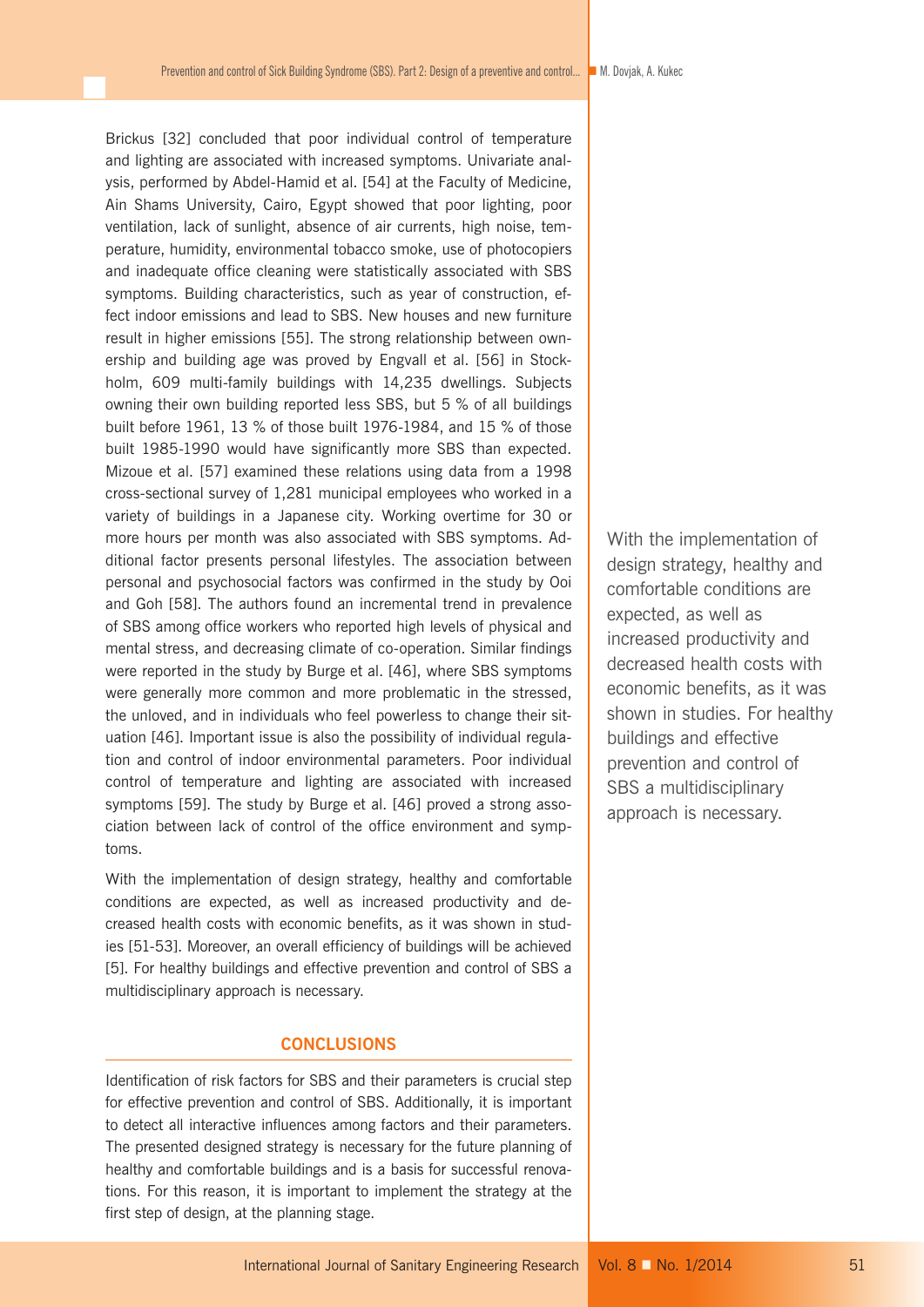### **REFERENCES**

- [1] Directive 2009/28/EC of the European Parliament and of the Council of 23 April 2009 on the promotion of the use of energy from renewable sources and amending and subsequently repealing Directives 2001/77/ EC and 2003/30/EC.
- [2] Directive 2012/27/EU of the European Parliament and of the COUNCIL of 25 October 2012 on energy efficiency, amending Directives 2009/125/EC and 2010/30/EU and repealing Directives 2004/8/EC and 2006/32/EC.
- [3] Regulation (EU) No 305/2011 of the European Parliament and of the COUNCIL of 9 March 2011 laying down harmonised conditions for the marketing of construction products and repealing Council Directive 89/106/EEC.
- [4] Directive 2010/31/EU of the European Parliament and of the Council of 19 May 2010 on the energy performance of buildings (recast).
- [5] Dovjak M, Kukec A, Krainer, A. Identification and control of health risks in hospital environment from the aspects of users, buildings and systems. Slovenian Journal of Public Health 2013a; 52(4): 304-315.
- [6] Dovjak M, Kukec A, Kristl Ž, Košir M, Bilban M, Shukuya M, Krainer A. Integral Control of Health Hazards in Hospital Environment. Indoor Built Environ 2013b; 22 (5): 776-795.
- [7] Krainer A et al. Passive house versus bioclimatic house. Gradb vestn 2008; 57 (3): 58-6.
- [8] WHO. World Health Organization. lndoor air pollutants: exposure and health effects. EURO Reports and Studies No. 78, WHO Regional Office for Europe, Copenhagen: WHO, 1983.
- [9] Scheel CM, Rosing WC, Farone AL. Possible sources of sick building syndrome in a Tennessee middle school. Arch Environ Health 2001; 56 (5): 413-7.
- [10] Engvall K, Norrby C, Norbäck D. Sick building syndrome in relation to building dampness in multi-family residential buildings in Stockholm. Int Arch Occup Environ Health 2001; 74 (4): 270-8.
- [11] Takigawa T, et al. A longitudinal study of aldehydes and volatile organic compounds associated with subjective symptoms related to sick building syndrome in new dwellings in Japan. Sci Total Environ 2012; 417–418: 61-67.
- [12] Araki A, et al. Relationship between selected indoor volatile organic compounds, so-called microbial VOC, and the prevalence of mucous membrane symptoms in single family homes. Sci Total Environ 2010; 408 (10): 2208-2215.
- [13] Sahlberg B, et al. Airborne molds and bacteria, microbial volatile organic compounds (MVOC), plasticizers and formaldehyde in dwellings in three North European cities in relation to sick building syndrome (SBS). Sci Total Environ 2013; 444 (1): 433-440.
- [14] Burge S, et al. Sick Building Syndrome: A Study Of 4373 Office Workers. Ann Occup Hyg 1987; 31 (4a): 493-504.
- [15] Woods JE, Drewry GM, Morey P. Office worker perceptions of indoor air quality effects on discomfort and performance. In: Proceedings of the 4t international Conference on Indoor Air and Climate, August*,* 17 – 21 August 1987*.* Berlin, 1987:464-408.
- [16] Bourbeau J, Brisson C, Allaire S. Prevalence of the sick building syndrome symptoms in office workers before and six months and three years after being exposed to a building with an improved ventilation system. Occup Environ Med 1997; 54 (1): 49-53.
- [17] Dovjak M, Kristl Ž. Health concerns of PVC materials in the built environment. Int J San Eng Res 2011; 5 (1): 4-26.
- [18] Šestan P, Kristl Ž, Dovjak M. Formaldehyde in the built environment and its potential impact on human health. Gradb vestn 2013; 62: 191-203.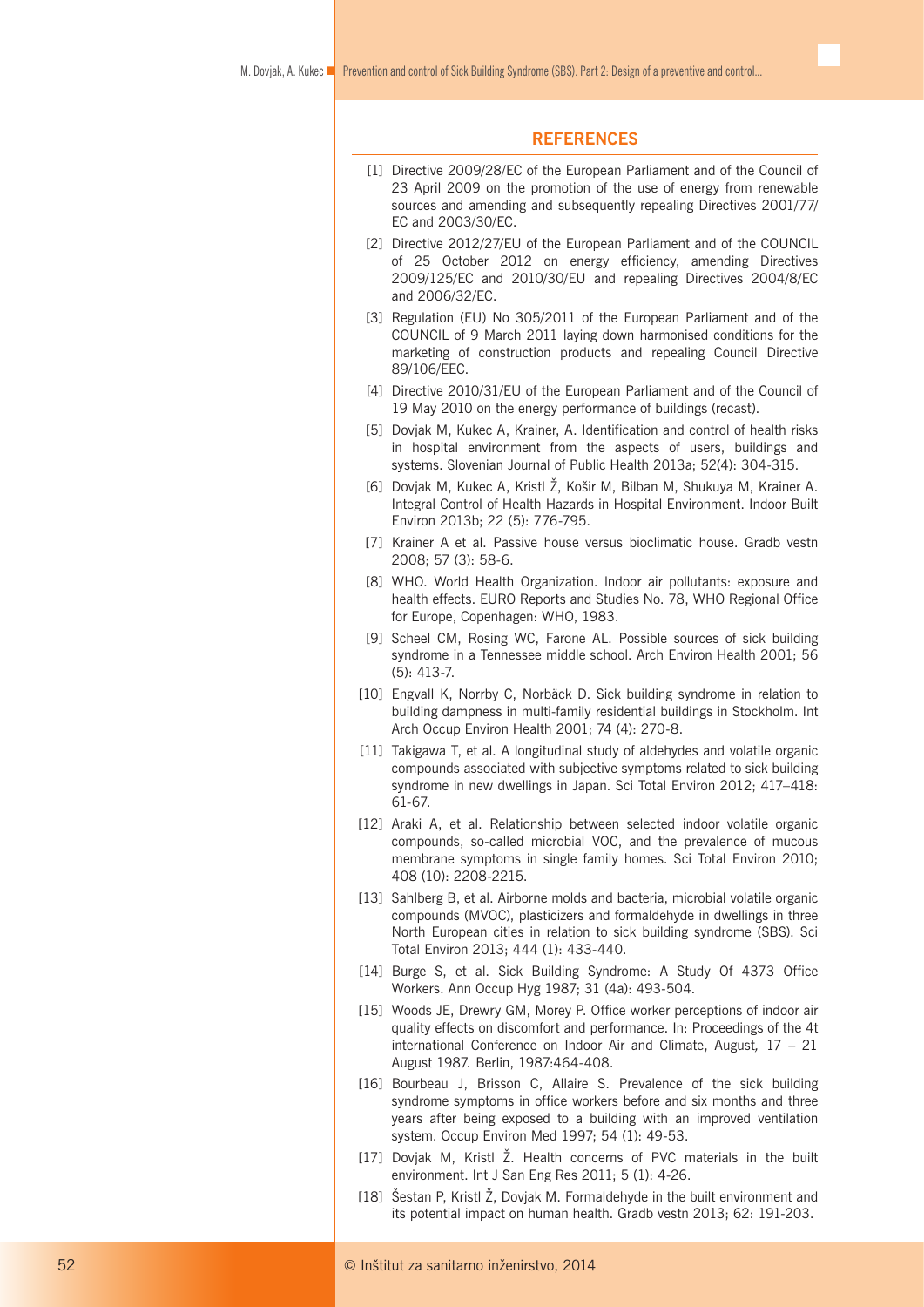- [19] ECA. European concerted action indoor air quality & its impact on man. COST Project 61 3. Environment and Quality of Life Report No. 4. Sick Building Syndrome. A Practical Guide. Commission of the European Communities. Directorate General for Science. Research and Development. Joint Research Centre – Institute for the Environment. Commission of the European Communities. Luxembourg, ECA, 1989.
- [20] Nakaoka H, et al. Correlating the symptoms of sick-building syndrome to indoor VOCs concentration levels and odour. Ind Built Environ 2013, 0(0): 1–10. doi: 10.1177/1420326X13500975.
- [21] Haghighat F, Bellis LD Material Emission Rates: Literature Review, and the Impact of Indoor Air Temperature and Relative Humidity. Build Environ 1998; 33: 261-277.
- [22] Sakai K, et al. A comparison of indoor air pollutants in Japan and Sweden: formaldehyde, nitrogen dioxide, and chlorinated volatile organic compounds. Environ Res 2004; 94 (1): 75-85.
- [23] Järnström H, et al. Reference values for indoor air pollutant concentrations in new, residential buildings in Finland. Atmospheric Environment 2006; 40 (37):7178-7191.
- [24] Blondel A, Plaisance H. Screening of formaldehyde indoor sources and quantification of their emission using a passive sampler. Build Environ 2011; 46 (6): 1284-1291.
- [25] Clausen PA, et al. Influence of temperature on the emission of di-(2ethylhexyl)phthalate (DEHP) from PVC flooring in the emission cell FLEC. Environ Sci Technol. 2012; 17;46(2):909-15.
- [26] Kim SS, et al. VOC Emission from Building Materials in Residential Buildings with Radiant Floor Heating Systems. Aerosol and Air Quality Research 2012; 12: 1398-1408.
- [27] Xu Y, et al. Predicting residential exposure to phthalate plasticizer emitted from vinyl flooring: a mechanistic analysis. Environ Sci Technol 2009, 43 (7): 2374-80.
- [28] Nimmermark S, Gustafsson G. Influence of Temperature, Humidity, and Ventilation Rate on the Release of Odour and Ammonia in a Floor Housing System for Laying Hens. Agricultural Engineering International 2005; VII: 15.
- [29] Zhang Z, et al. Influence of temperature on formaldehyde emission parameters of dry building materials. Atmospheric Environment 2007; 41 (15): 3203-3216.
- [30] Wang J, et al. Odors and sensations of humidity and dryness in relation to sick building syndrome and home environment in Chongqing, China. PLoS One 2013; 8(8): e72385.
- [31] Zhang, X et al. Dampness and moulds in workplace buildings: Associations with incidence and remission of sick building syndrome (SBS) and biomarkers of inflammation in a 10 year follow-up study. Sci Total Environ 2012; 430: 75-81.
- [32] Costa MF, Brickus LS. Effects of ventilation systems on prevalence of symptoms associated with sick buildings in Brazilian commercial establishments. Arch Environ Health 2000; 55: 279-83.
- [33] Seppänen O, Fisk WJ. Association of ventilation system type with SBS symptoms in office workers. Indoor Air 2002; 12: 98-112.
- [34] Redlich CA, Sparer J, Cullen MR. Sick-building syndrome. Lancet 1997; 349: 1013-1016.
- [35] Assimakopoulos VD, Helmis CG. On the study of a sick building: The case of Athens Air Traffic Control Tower Energy and Buildings 2004;. 36 (1): 15-22.
- [36] Seppänen OA, Fisk WJ, Mendell MJ. Association of ventilation rates and CO2 concentrations with health and other responses in commercial and industrial buildings. Indoor Air 1999; 9: 226-52.
- [37] Hodgson AT, et al. Volatile Organic Compound Concentrations and Emission Rates in New Manufactured and Site-Built Houses. Indoor Air. 2000; 10(3):178-92.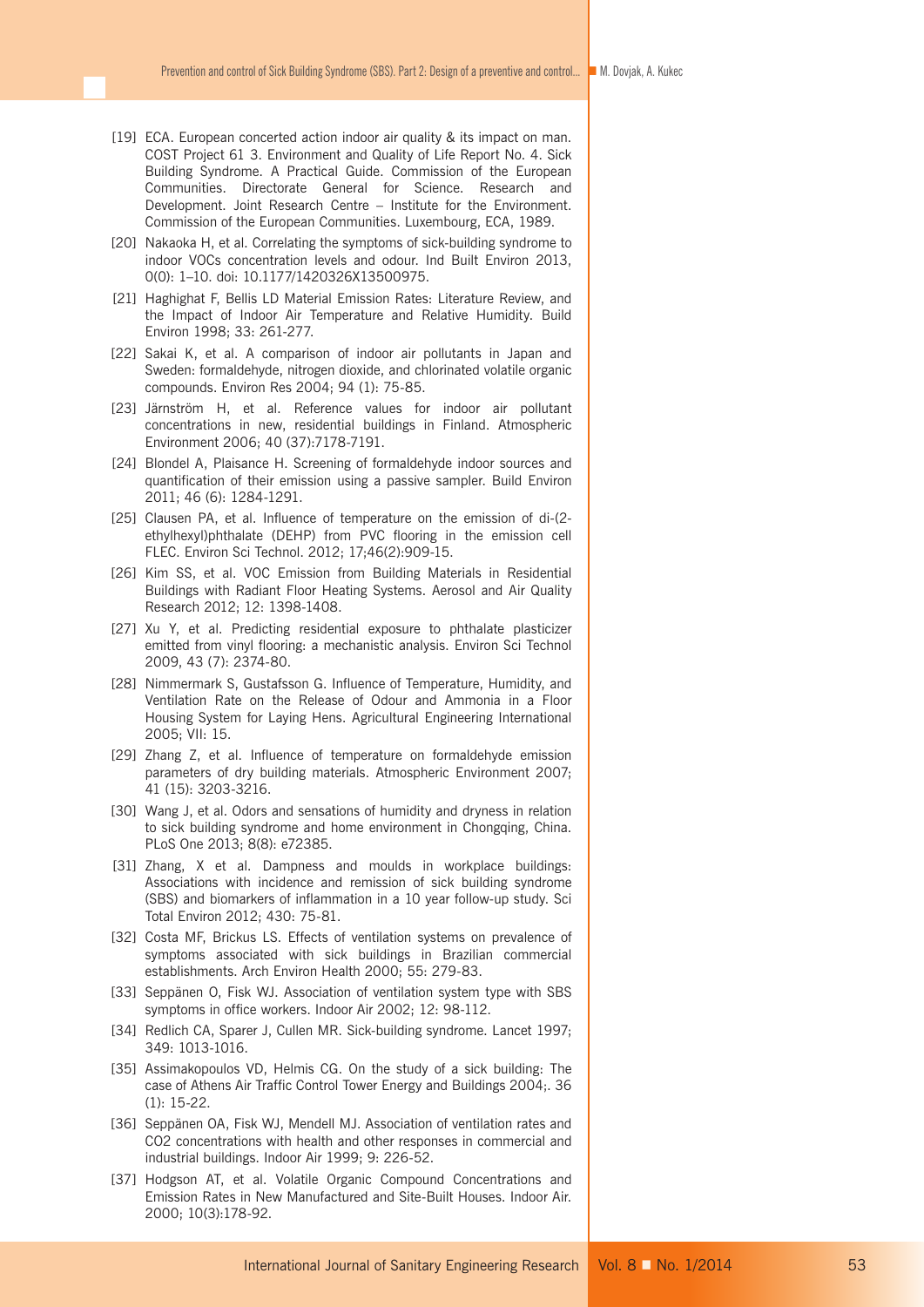- [38] Kishi R, et al. Phthalate in house dust and its relation to sick building syndrome and allergic symptoms. 30th International Congress on Occupational Health organized in Cancun from March 18th to March 23rd, 2012. Mexico: ICOH, 2012.
- [39] Sahlberg B., et al. Airborne molds and bacteria, microbial volatile organic compounds (MVOC), plasticizers and formaldehyde in dwellings in three North European cities in relation to sick building syndrome (SBS). Sci Total Environ 2013, 444: 433-440.
- [40] NIPH. National Institute for public health. Priporočila za preprečevanje razmnoževanja legionel v internem vodovodnem omrežju , 2012. http:// www.ivz.si/Mp.aspx? 5 PageIndex=0& 5 action=ShowNewsFull& 5 groupId=245&\_5\_id=396&\_5\_newsCategory=&ni=115&pi=5& pl=115-5.0. (17.2.2014).
- [41] Hodgson M.J., et al. Vibrations as a cause of "tight-building syndrome" symptoms. ibid. 1987; 2:449-453.
- [42] Frontczak M, Wargocki P. Literature survey on how different factors influence human comfort in indoor environments. Building and Environment 2011; 46 (4): 922-937.
- [43] Heudorf U, et al. Phthalates: toxicology and exposure. Int J Hyg Environ Health 2007; 210: 623-634.
- [44] Jaakkola JJK, et al. Surface materials in the home and development of bronchial obstruction in young children in Oslo, Norway. Am J Public Health 1999; 84(2): 188-192.
- [45] Lu CY, et al. Oxidative stress associated with indoor air pollution and sick building syndrome-related symptoms among office workers in Taiwan. Inhal Toxicol 2007; 19(1): 57-65.
- [46] Burge PS. Sick building syndrome. Occup Environ Med 2004; 61: 185-190.
- [47] Skov P, Valbjørn O, Pedersen BV. Influence of indoor climate on the sick building syndrome in an office environment. The Danish Indoor Climate Study Group. Scand J Work Environ Health 1990; 16(5): 363-71.
- [48] Teeuw KB, Vandenbroucke-Grauls CM, Verhoef J. Airborne gramnegative bacteria and endotoxin in sick building syndrome. A study in Dutch governmental office buildings. Arch Intern Med 1994; 154 (20): 2339-45.
- [49] NIOSH. The National Institute for Occupational Safety and Health. DHHS (NIOSH) Publication Number 99-101. Stress at work, 1999. http://www.cdc.gov/niosh/docs/99-101/ (12.2.2014).
- [50] OSHA. Occupational Safety & Health Administration. Internal Control of Work Environment Guidelines. 2014. http://osha.lv/en/good\_practice/ docs/1\_eng.stm (12.2.2014).
- [51] Fisk WJ. Estimates of potential nationwide productivity and health benefits from better indoor environments: an update. In Indoor Air Quality Handbook, eds: Spengler JD, Samet JM, McCarthy J.F, McGraw HilL, 1999.
- [52] Dutton SM et al. Health and economic implications of natural ventilation in California offices. Building and Environment 2013; 67: 34-45.
- [53] Wargocki P. Productivity and Health Effects of High Indoor Air Quality. Reference Module in Earth Systems and Environmental Sciences, 2013.
- [54] Abdel-Hamid MA, et al. Prevalence and risk factors of sick building syndrome among office workers. J Egypt Public Health Assoc 2013; 88 (2): 109-14.
- [55] Takigawa T, et al. A longitudinal study of environmental risk factors for subjective symptoms associated with sick building syndrome in new dwellings. Sci Total Environ 2009, 407 (19): 5223-5228.
- [56] Engvall K. Development of a multiple regression model to identify multifamily residential buildings with a high prevalence of sick building syndrome (SBS). Indoor Air 2000; 10: 101-110.